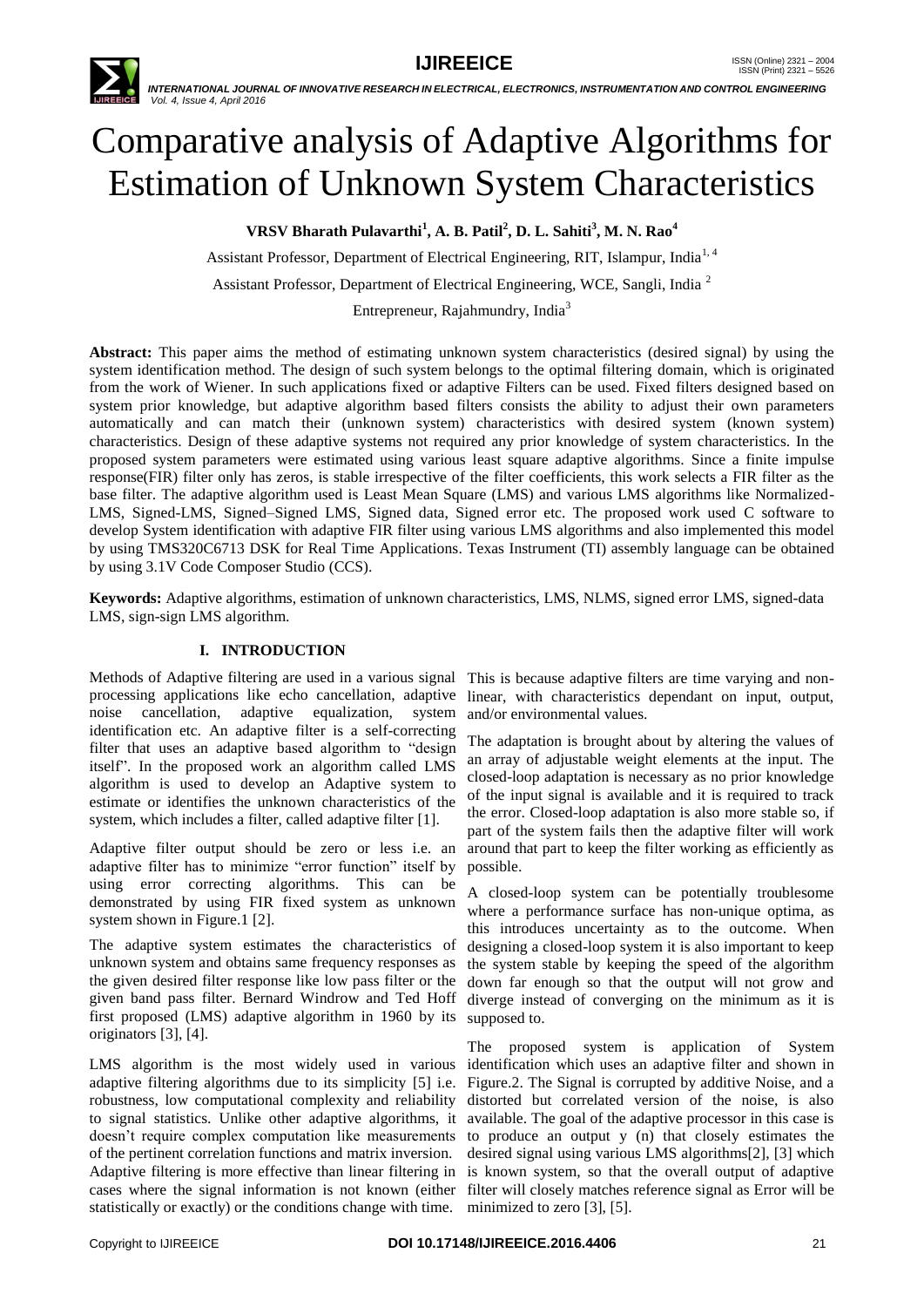# **II. SYSTEM DESIGNING AND SOFTWARE**

In the statistical approach to the solution of the linear filtering problem, we assume the availability of certain statistical parameters (i.e. mean and correlation functions) of the useful signal and unwanted additive noise and the requirement is to design a linear filter with the noisy data as input so as to minimize the effects of noise at the filter output according to some statistical criterion. A useful approach to this filter-optimization problem is to minimize the mean square value of the error signal defined as the difference between some desired response and the actual filter output For stationary inputs, the resulting solution is commonly known as the Wiener filter, which is said to be optimum in the mean-square error sense. Least Mean-Here, d[n] is the output of unknown system i.e. desired Square algorithm (LMS) is the most used technique concerning adaptive filtering. The LMS algorithm updates the adaptive filter coefficients from sample to sample as expressed in the equation (1):

$$
W_{k+1} = W_k + 2\mu e_k X_k \tag{1}
$$

Where, X and W is the input vector and coefficient vector of adaptive filter.  $\mu$  is called step size parameter, which controls the convergence of the algorithm.  $e_k$  is the difference or error between the adaptive desired output and the actual output, it is used to adjust the filter coefficients. This work implements the LMS algorithm to design an adaptive filter for System Identification approach using a Texas Instrument digital signal processing (DSP) board. An adaptive filter is a nonlinear, Time varying, self-adjusting system. It is more complex and difficult to analyze compared to a fixed coefficient filter, but it offers substantially increased system performanc**e** when input signal characteristics are unknown or time varying. Adaptive filters are widely used in adaptive signal processing applications. Fixed filters are not suitable for such applications because the design of fixed filters must be based on prior knowledge of both the signal and the noise. While, adaptive filters have the ability to adjust their own parameters automatically, and there design requires little or no prior knowledge of signal or noise characteristics. An adaptive filter is composed of two important parts: a base filter and an adaptive algorithm. Since a finite impulse response (FIR) filter only has zeros, is stable irrespective of the filter coefficients, in the proposed work selected a FIR filter as the base filter. The adaptive algorithm used is the LMS algorithm, and the programming language used is C/C++ language. For real time implementation Texas Instrument (TI) TMS320C6713 assembly language can be obtained by using Code Composer Studio (CCS) [1], [6].

The General form of Adaptive filter structure is shown below in figure.1 and the algorithm used to update the filter coefficients is expressed in equation.2.[2]

$$
W[n + 1, k] = W[n, k] + 2\mu e[n] X[n - k], k = 0, 1, \ldots, N-1
$$
 (2)

Where, N is the number of taps (coefficients) of the adaptive filter. X[n-k] is the kth delay of the system input signal. W[n,k] is the kth filter coefficient at time n (at each time, there are N coefficients to be updated). Step size parameter  $\mu$  is selected by trial. e[n] is the error signal shown in equation.3.



**Figure (1): A General form of Adaptive filter**

system output; y[n] is the identified system output i.e. actual output of adaptive filter. e[n] is error between desired output and actual out of the systems shown in figure.1 used to estimate the characteristics of unknown system by update the coefficients of the adaptive filter. The most recent N input signals are stored in a consecutive memory location, and at each time, when a new signal comes in, the oldest signal will be shifted out from this part of memory, and the new signal will be shifted in. The adaptive filter actual output y (n) is the convolution of the adjustable filter impulse response h(n) and input signal x(n), which is expressed in equation.4.[3]

$$
y(n) = \sum_{k=0}^{N-1} h(k)x(n-k)
$$
 (4)

The implementation is verified by a given finite impulse response(FIR) low pass filter and a band pass filter as "unknown" systems, using the adaptive filter to identify these "unknown" systems. So the desired system output d[n] shown in equation.5. [3]

$$
d(n) = \sum_{k=0}^{M-1} h_d(k)x(n-k)
$$
 (5)

Where,  $h_d(k)$  represents the desired system impulse response sequence. M is the number of taps of the desired system. The LMS algorithm is used to minimize the mean square error  $E[e^{2}(n)]$ . If the adaptive filter has the same frequency response as the given low pass filter or the given band pass filter, it will demonstrate that the adaptive filter is functionally adaptive to the "unknown" system. Algorithm implementation is correct if adaptive algorithm estimates the characteristics of unknown system shown in figure.2. [2]



**Figure (2): Estimation of unknown characteristics of an adaptive filter. A System Identification application**

#### A. Mean-Square Error Criterion

Figure.2 illustrates a linear filter with the aim of estimating the desired signal  $d(n)$  from input  $x(n)$ . Assume that  $d(n)$  and  $x(n)$  are samples of infinite length,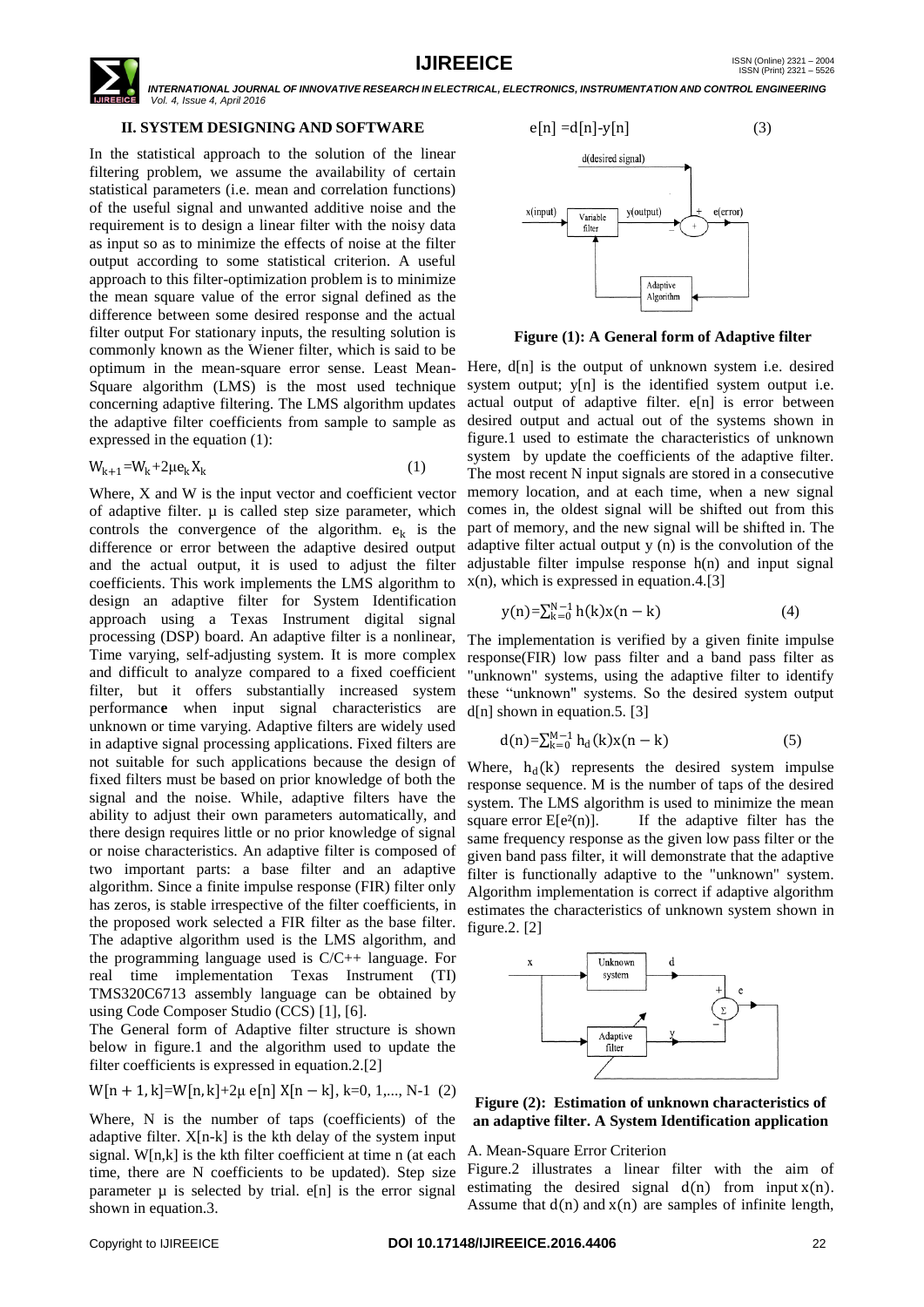

 $\partial$ 

random processes. The filter output is  $y(n)$  and the value of  $\xi(n)$  can be found by calculating its gradient estimation error is given by  $e(n)$ . The performance of the vector related to the filter tap weights and equating it to 0 filter is determined by the size of the estimation error, that shown in equation.11. is, a smaller estimation error indicates a better filter performance. As the estimation error approaches zero, the filter output  $v(n)$  approaches the desired signal  $d(t)$  and coefficients of adaptive filter are matched with coefficients of unknown system and hence characteristics of the unknown system is estimated. Clearly, it is required that estimation error to be as small as possible. In simple words, in the design of the filter parameters, we choose an appropriate function of this estimation error as a performance or cost function and select the set of filter parameters, which optimizes the cost function [3]. In Wiener filters, the **cost function** [4] chosen shown in equation.6.

$$
\xi = E[e(n)^2]
$$
 (6)

Where, E [.] denotes expectation or ensemble average since both  $d(n)$  and  $x(n)$  are random processes shown in figure.3.



### **Figure.3: A linear adaptive filter used for estimating desired signal d(n).**

B. Wiener Filter: Transversal, Real-Valued Case

Consider an adaptive transversal filter as shown in Figure.4. Assume that the filter input and the desired output are real-valued stationary processes [4], [9]. The filter tap weights  $w_0$ ,  $w_1$ ,  $w_2$  ...  $w_{N-1}$  are also assumed to be real-valued, where N equals the number of delay units or tap weights we can define the filer input  $x(n)$  and tap-weight vectors, w, as column vectors.[2]

$$
X(n) = [x(n)x(n-1)x(n-2) ... x(n-N+1)]'
$$
 (7)

$$
W = [w_0 w_1 ... w_{N-1}]'
$$
 (8)

The filter output is defined as,

$$
y(n) = \sum_{i=0}^{N-1} w_i x(n-i) = w'x(n) = x'(n)w
$$
 (9)

The mean square error cost function can be expressed in terms of the cross-correlation vector between the desired and input signals,  $p(n) = E[x(n) d(n)]$ , and the autocorrelation matrix of the input signal,  $R(n)=E[x(n)x^{T}(n)]$ 

Subsequently, the error signal can be written as,  $\xi(n)=E[e^{2}(n)]$  $= E[(d(n) - y(n))^2]$  $= E[d^2(n) - 2d(n)w^T(n)x(n) +$  $w^T(n)x(n)x^T(n)w(n)$  = E[d  $^{2}(n)$ ]- $2E[w^{T}(n)x(n)]+E[w^{T}(n)x(n)x^{T}(n)w(n)]$  $=E[d^2(n)]-2w^Tp+w^T R w$  (10)

When applied to FIR filtering the above cost function is an Since,  $H^* = R^{-1}p$  from equation.12 and equation.13 we N-dimensional quadratic function [6]-[9]. The minimum get the useful result of:

$$
\frac{\partial}{\partial w_i} = 0 \text{ for } i = 0, 1, 2, ..., N - 1
$$

$$
\nabla = \left[ \frac{\partial}{\partial w_0} \frac{\partial}{\partial w_1} \dots \dots \frac{\partial}{\partial w_{N-1}} \right]^T
$$

$$
\nabla \xi = 0 \tag{11}
$$

By finding the gradient of equation.11 equating it to zero and rearranging gives us the optimal wiener solution for the filter tap weights  $w_0$  shown in equation.12.

$$
\nabla \xi = 0
$$
  
\n
$$
2Rw_0-2p=0
$$
  
\n
$$
w_0 = R^{-1}p
$$
 (12)

The optimal wiener solution is the set of filter tap weights, which reduce the cost function to zero. This vector can be found as the product of the inverse of the input vector autocorrelation matrix and the cross correlation vector between the desired signal and the input vector. The Least Mean Square algorithm of adaptive filtering attempts to find the optimal wiener solution using estimations based on instantaneous values. Where,  $w_0$  indicates the optimum tap-weight vector. This equation is known as the Wiener-Hopf equation and can be solved to obtain the tap-weight vector which corresponds to the minimum point of the cost function shown in equation.6.



Figure.4: Structure of an Adaptive Transversal Filter [3], [9].

#### C. Least Mean Square (LMS) Algorithm

1). Derivation of LMS algorithm [8]: The conventional adaptive LMS algorithm is a stochastic implementation of the Method of Steepest Descent algorithm. It has derived by replacing the cost function [1], [2], [3].

$$
\xi = E[e(n)^2]
$$

The optimum weight vector is given in equation.12 W $_0$ =H $^*$ =R $^{-1}$ p

The gradient vector is,  
\n
$$
\nabla = 2RH - 2p
$$
\n(13)

Multiply equation. 13 by  $\frac{1}{x}R^{-1}$ 2  $\frac{1}{x}$   $R^{-1}$ , we get equation.1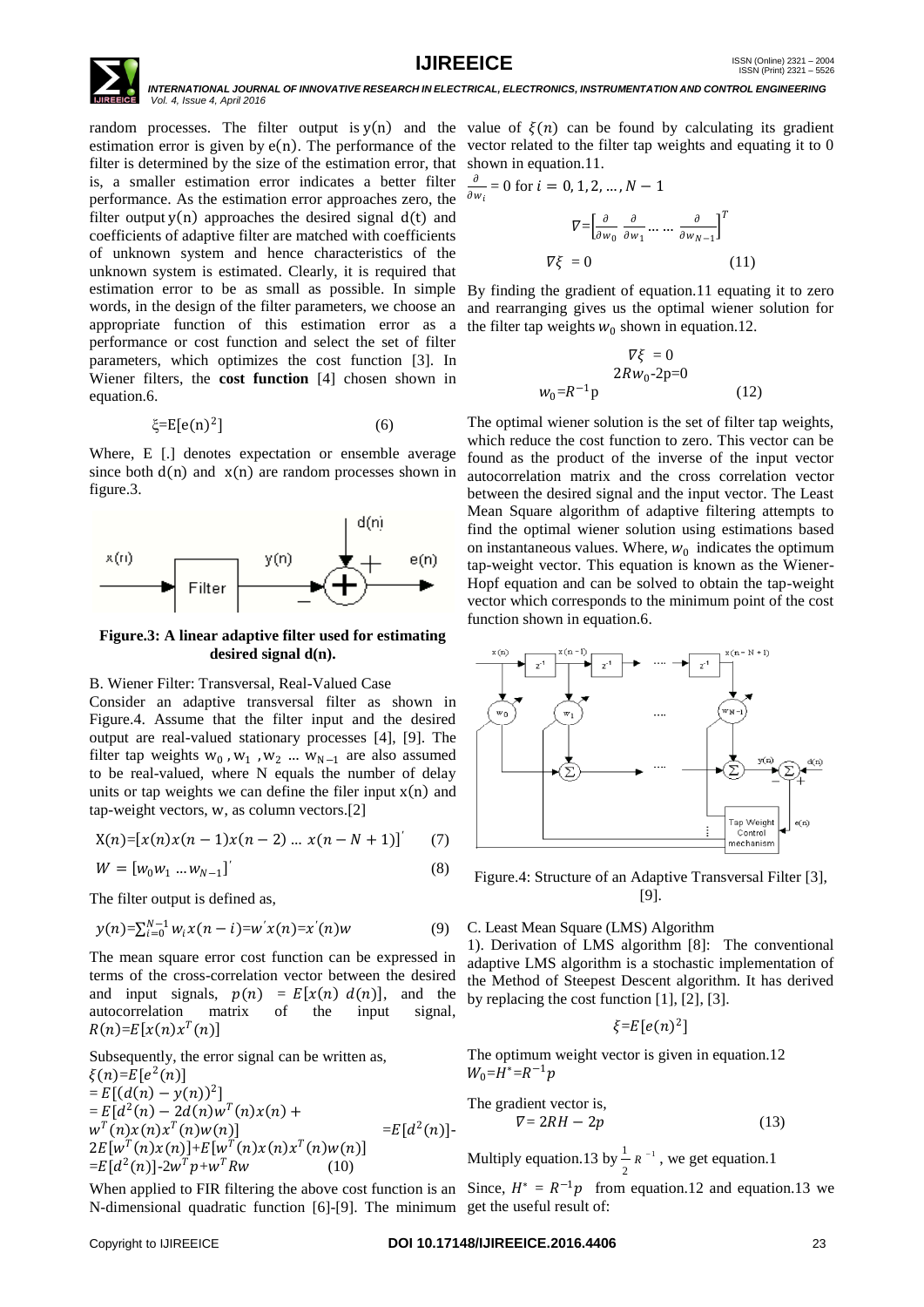**IJIREEICE ISSN** (Online)  $2321 - 2004$ <br>ISSN (Print)  $2321 - 5526$ 



 $\overline{I}$ 

 *INTERNATIONAL JOURNAL OF INNOVATIVE RESEARCH IN ELECTRICAL, ELECTRONICS, INSTRUMENTATION AND CONTROL ENGINEERING Vol. 4, Issue 4, April 2016*

$$
I^* = H - \frac{1}{2} R^{-1} \nabla
$$
 (14)

as:

$$
H_{k+1} = H_k - \frac{1}{2} R^{-1} \nabla_k \tag{15}
$$

Equation.15 modified to equation.16. The following algorithm expresses the method of steepest descent

$$
H_{k+1} = H_k + \mu(-\nabla_k) \tag{16}
$$

µ is a constant that regulates the speed and stability of adaptation. for detailed information about selection of µ, This work selects  $\mu$  by trial.

$$
\hat{\overline{V}}_k = \frac{\partial e_k^2}{\partial H} = 2e_k \frac{\partial e_k}{\partial H} = -2e_k X_k \tag{17}
$$

From equation.16, equation.17 we can define a steepest descent type of adaptive algorithm as shown in equation.18. [5]-[9]

$$
H_{k+1} = H_k + 2\mu e_k X_k \tag{18}
$$

Equation.18 represents LMS algorithm [2]. This algorithm does not require the prior knowledge of the signal statistics; instead, it uses instantaneous samples.

$$
X_{k} = \begin{bmatrix} x_{k-0} \\ x_{k-1} \\ \vdots \\ x_{k-(N-1)} \end{bmatrix}; H = \begin{bmatrix} h(0) \\ h(1) \\ \vdots \\ h(N-1) \end{bmatrix}
$$

Therefore,

$$
H_{k+1} = \begin{bmatrix} h_{k+1}(0) \\ h_{k+1}(1) \\ \vdots \\ h_{k+1}(N-1) \end{bmatrix}; H_k = \begin{bmatrix} h_k(0) \\ h_k(1) \\ \vdots \\ h_k(N-1) \end{bmatrix}
$$

So, from above equation (3.16) we get:

$$
\begin{bmatrix} h_{k+1}(0) \\ h_{k+1}(1) \\ h_{k+1}(N-1) \end{bmatrix} = \begin{bmatrix} h_k(0) \\ h_k(1) \\ \vdots \\ h_k(N-1) \end{bmatrix} + 2\mu e_k \begin{bmatrix} x_{k-0} \\ x_{k-1} \\ \vdots \\ x_{k-(N-1)} \end{bmatrix}
$$

Let n stand for the time instant, k stand for the  $k^{th}$  element of input vector X and weight vector H or W. we get the following equation to update the  $k^{th}$  coefficient at time n+1. Finally, the coefficient updating algorithm and say W is H and we can write as. [2], [4].

$$
W_{k+1} = W_k + 2\mu e_k X_k \tag{19}
$$

$$
W[n+1,k] = W[n,k] + 2\mu e[n] * X[n-k], k=0,1,..,N-1
$$
  
(20)

Equation.20 is the algorithm used in proposed work. From, equation.20 we can see, at each time n, there are N

and tap-weight adaption which are shown in equation.21- 23[2]

Equation.14 Changes this result into an adaptive algorithm The proposed work implements the LMS algorithm to design an adaptive filter [2], [5]-[9].

1. Filter output: 
$$
y(n) = w' x(n)
$$
 (21)

2. Error Estimation: 
$$
e(n) = d(n)-y(n)
$$
 (22)

3. Tap-weight adaption: w  $(n+1) = w$  (n) + $\mu$  e (n) x (n) (23)

And also tap-weight adaptions for different lms algorithms are given in equation.24-27 [2], [3], [8].

$$
Signed error: w(n + 1)=w(n) + \mu * sign(e(n) * x(n)
$$
  
(24)

$$
Signed data: w(n + 1)=w(n) + \mu * e(n) * sign(x(n)
$$
\n
$$
(25)
$$

Dual signed:  $w(n + 1) = w(n) + \mu * sign(e(n))$  $sign(x(n))$  (26)

 $NLMS: w(n + 1)=w(n) + \mu_1 *e(n)*x(n)$  (27)

Where,

$$
\mu_1 = \left( \left( \frac{beta(x)}{0.01 + abs(x(n) * x(n))} \right) \right)
$$

2). Step Size Parameter µ: Apparently, the convergence rate and asymptotic performance of the LMS algorithm are directly dependent on the step size parameter  $\mu$  used in the tap weight adaptation formula shown in equation.20. When the step-size parameter increases, the LMS algorithm converges faster with worse asymptotic performance. Similarly, when the step-size parameter decreases, the LMS algorithm converges slower with better asymptotic performance [6]-[9]. The behaviour of varying the step-size is illustrated in Figure3. In addition, to ensure the stability (or convergent) of the LMS algorithm [7]; the step-size parameter is bounded shown in equation.28.

$$
0 < \mu < \frac{2}{\tan - \text{input power}} \tag{28}
$$

Where, tap-input power is the sum of the mean-squared values of all the tap inputs in the transversal filter and is given in equation.29.

$$
\sum_{k=0}^{N-1} E[ |x(n-k)|^2 ] \tag{29}
$$

Note that the upper bound is dependent on the statistics of filter input signals [4], [7]. Intuitively, we may interpret from this equation that when the power of the input signals varies greatly, a smaller step-size is required to avoid instability or gradient noise amplification [7].

#### **III. SYSTEM FLOW CHART**

coefficients to be updated. LMS adaptive algorithm using appropriate mathematical functions shown in popularly used in adaptive signal processing. Since, equation.23-27 for signed error LMS algorithm, Signed data adaptive filter is one of the most important elements in all-LMS algorithm, dual signed LMS algorithm and Normalized adaptive applications. The steps involved in design of an LMS algorithms respectively. In the proposed work logical adaptive are calculation of filter output, error estimation flow of estimation of unknown system characteristics will be The figure.5 shows flowchart of the proposed work using LMS algorithm based adaptive filter design and flow charts of various LMS based adaptive filters can be represent by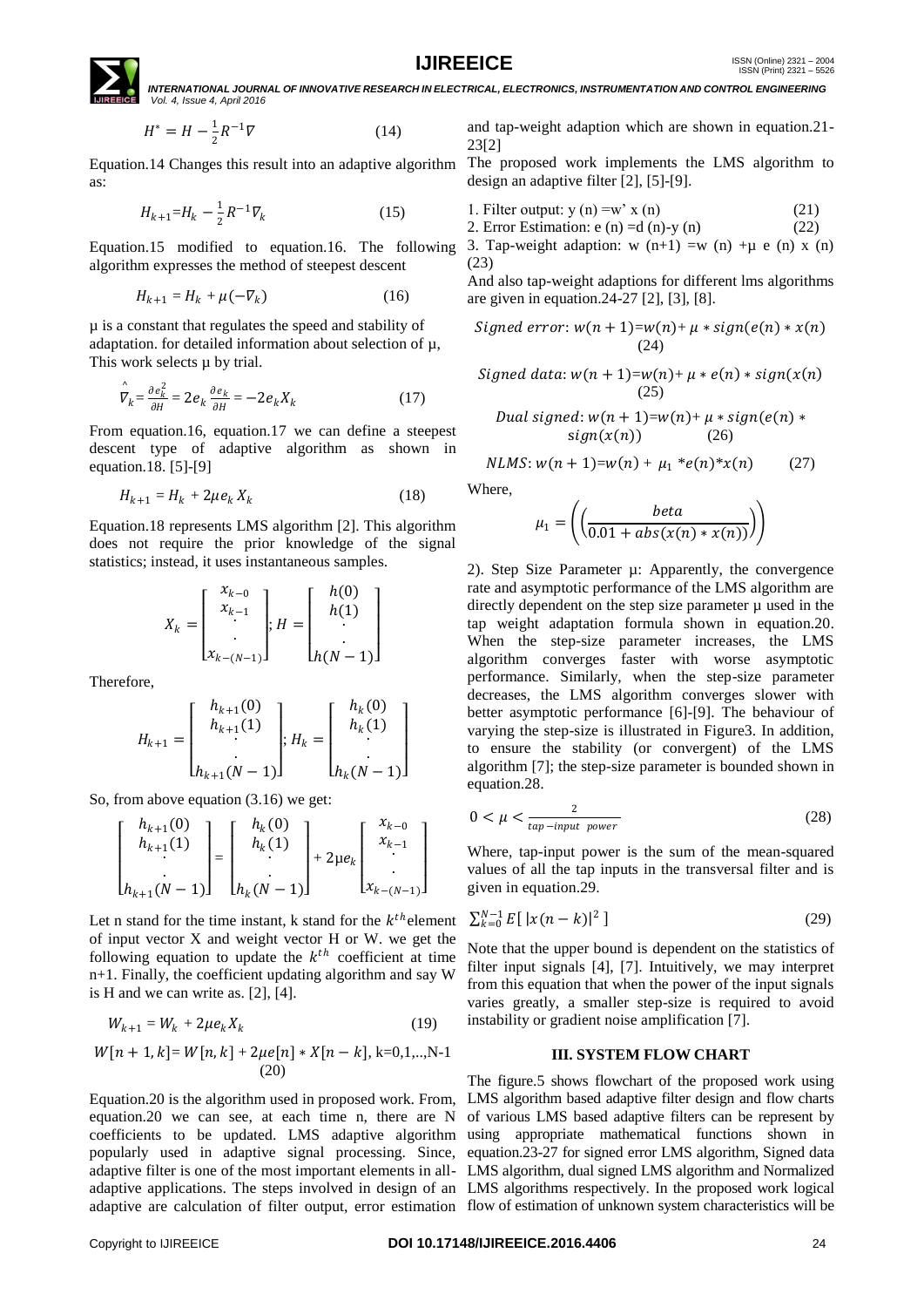

as follows. Get the sample of unknown system i.e. desired unknown system. The key reasons for selecting LMS as system d(n) shown in equation.1. Calculation of output the adaptive algorithm is, Simplicity i.e. low sample of adaptive filter  $y(n)$  using equation. 2. Compute computational cost and ease of implementation, Robust error using equation.22, equation.1 and equation.2. Compute and Reliable. Moreover, the LMS algorithm can be easily the factor 2µe(n) and update the coefficient using equation.20 where, H=W in the proposed system from equation16-19. Calculate the error of desired signal and estimated signal continues the process until adaptive filter characteristics matches with the characteristics of unknown system.

# **IV. RESULTS**

The experimental results show a system identification technique where desired signal has given as reference for adaptive system and input signal is given to the adaptive filter. The main aim is to identifying fixed system by using adaptive filter and the adaptive algorithms used are LMS, NLMS algorithms and various Quantized error algorithms. The adaptive filter keeps tracking the behaviour of an unknown system's input and output, as shown in figure.1. The output of adaptive filter  $y(n)$  is going to be as close as the unknown system's output  $d(n)$ . Since both the unknown system and the adaptive filter use the same input shown in figure.2, the transfer function of the adaptive filter will approximate that of the unknown system reference and is given to the DSP kit, where the actual adaptation takes place using LMS algorithm.



# **Figure.5 flow chart of weight adaption of adaptive filter coefficients using LMS algorithm**

The proposed work focused on enhancing the performance of an LMS-based FIR adaptive filter for identifying the

modified to the quantized error algorithms like sign–data, signed-error, and dual sign algorithms and NLMS algorithm.

A good performance of the system identification is based on its step size. For lower step size it will give a good result but take more time to reach convergent condition. If the step size is higher than the optimum one the convergent condition will be faster, but the system does not give a good result. Here, x- axis indicates samples and y- axis indicates magnitude.

A. LMS Algorithm plots:



x- axis: samples; y- axis: magnitude

Figure.6:Fs=8000,d(n)=2\*sin(2\*pi\*T\*1000/Fs); $\mu$ =0.06; i/p=NOISE =cos(2\*pi\*T\*1000/Fs); Ns=samples=125 Figure.6 shows improved result for desired, estimated and error signals and for these specifications for the step size 0.06.

System given improved performance with compared to other step size parameters.

# B. Quantized LMS algorithm plots:

Figure.7 shows some improved results of signed data LMS algorithm and for  $\mu$ =0.022906 it giving good results. Figure8-9 **shows** some improved results of dual sign LMS algorithm.

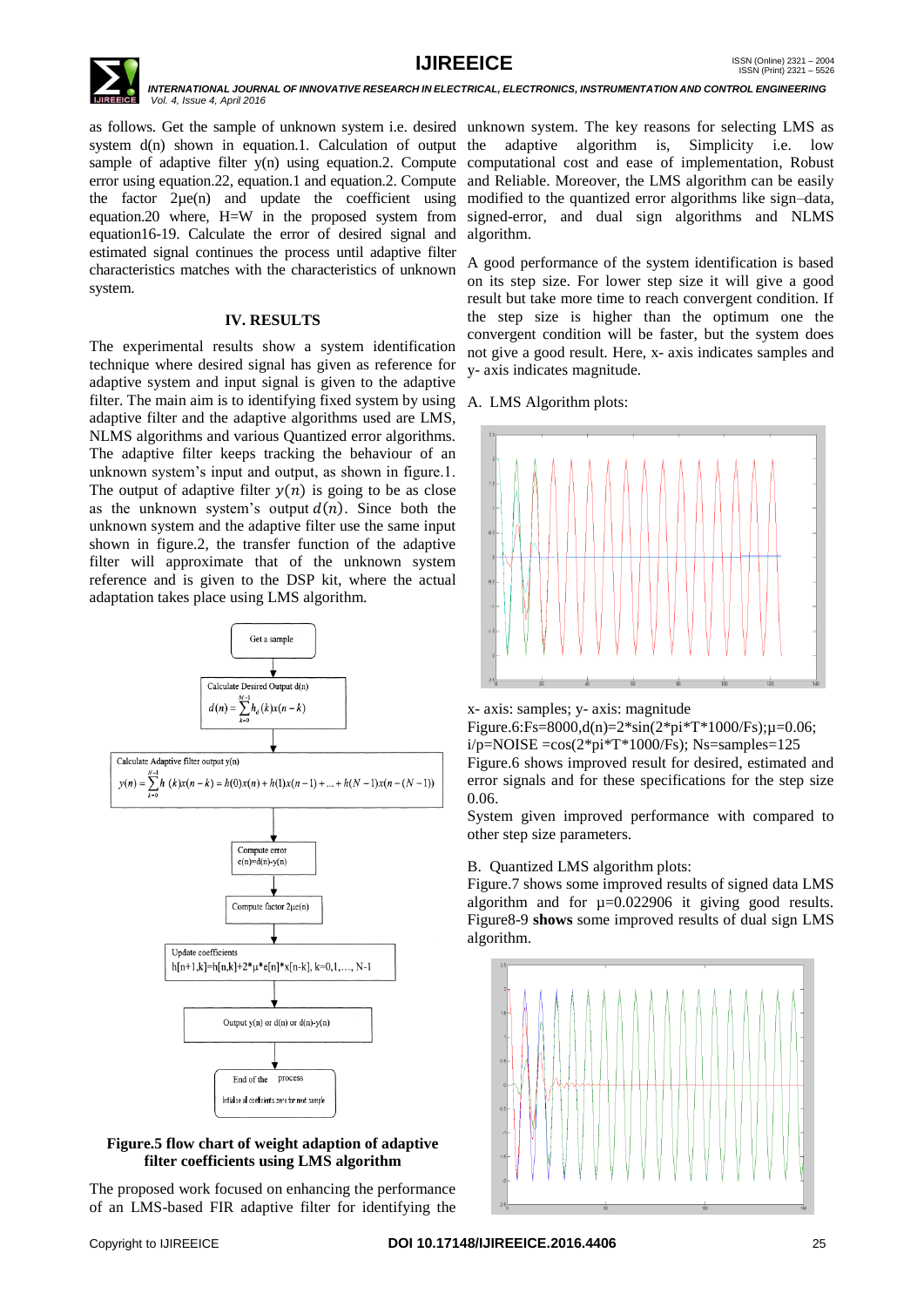

# **IJIREEICE ISSN** (Online)  $2321 - 2004$ <br>ISSN (Print)  $2321 - 5526$

 *INTERNATIONAL JOURNAL OF INNOVATIVE RESEARCH IN ELECTRICAL, ELECTRONICS, INSTRUMENTATION AND CONTROL ENGINEERING Vol. 4, Issue 4, April 2016*

x- axis: samples; y- axis: magnitude Figure.7 µ=0.022906; samples=Ns=150; Fs=8000



x- axis: samples; y- axis: magnitude

Figure.8:  $\mu$  = 0.009 and order =55; samples =100 and x- axis: samples; y- axis: magnitude Fs=8000 i/p  $cos(x)$  and  $o/p$   $2*sin(x)$ 



x- axis: samples; y- axis: magnitude Figure.9:  $\mu = 0.007$  and order 55 samples 100 and Fs=8000 I/p  $cos(x)$  and  $o/p$   $2*sin(x)$ 



x- axis: samples; y- axis: magnitude Figure.10 Fs=8000 ; µ=0.01; samples=Ns=200



Fig 11 Fs=8000; µ=0.002; samples=Ns=200;

Figure.10-11shows good performance of signed error lms algorithm and the adaptive system tracks desired signal and for step size value 0.01 system is fast but tracking performance is not good but for  $\mu$ =0.002 it is taking more time to get steady state in the same time error fluctuated and giving good tracking performance. Figure.12-15 shows good performance of normalized LMS algorithm and the adaptive system tracks desired signal. Step size values 0.000605 gives improved tracking performance compared to other values of step size parameter. Figure.16 indicates comparison of error performance for different adaptive algorithms for NLMS algorithm  $\mu = 0.0006$  and NLMS gives improved results with compared to other adaptive LMS algorithms for same step size parameter and filter size.





x- axis: samples; y- axis: magnitude Figure.12 beta  $\mu$  = 0.0002 and  $\mu$  0.01; samples=200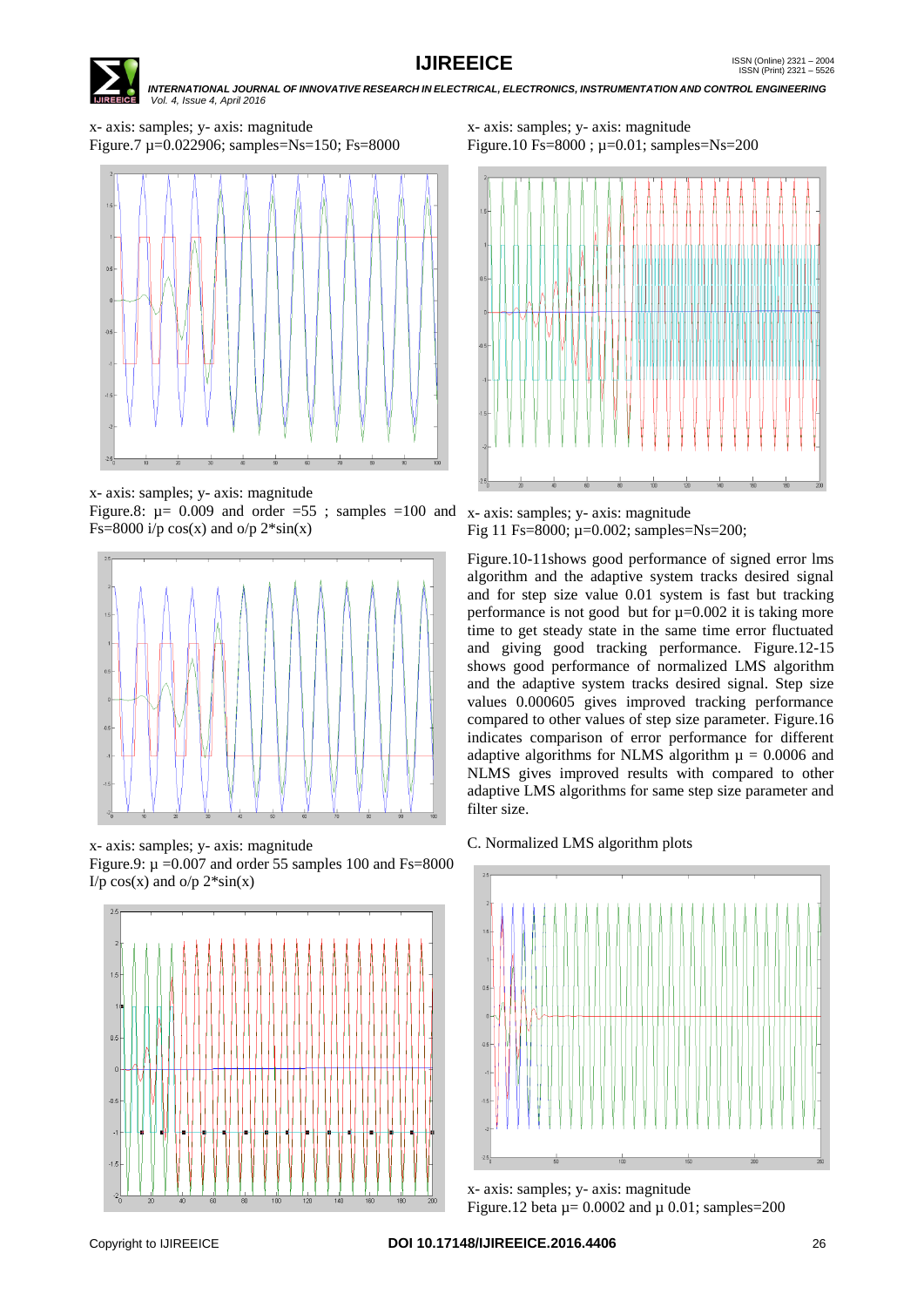



x- axis: samples; y- axis: magnitude Figure.13 beta  $0.0003$  and  $\mu$  as  $0.01$ ; samples=200

Figure.17: Fixed system having impulse response coefficients of Band Pass filter output of unknown system i.e. desired signal proposed system shown in figure.2.



x- axis: no of samples; y- axis: magnitude Figure.14 beta 0.0004 and  $\mu$  0.01 samples = 200



x- axis: no of samples; y- axis: magnitude Figure 15 beta 0.000605 and  $\mu = 0.01$ ; samples=200



x- axis: no of samples; y- axis: magnitude Figure.16: comparison of error signal for various LMS algorithms at same step size parameter value  $\mu$ =0.01.

E. Desired signal of adaptive system:



- x- axis: no of samples; y- axis: magnitude
- F. Estimated signal by lms adaptive filter:



Fig.17 Beta=0.06; N=21; NS=samples=100; Fs=8000.